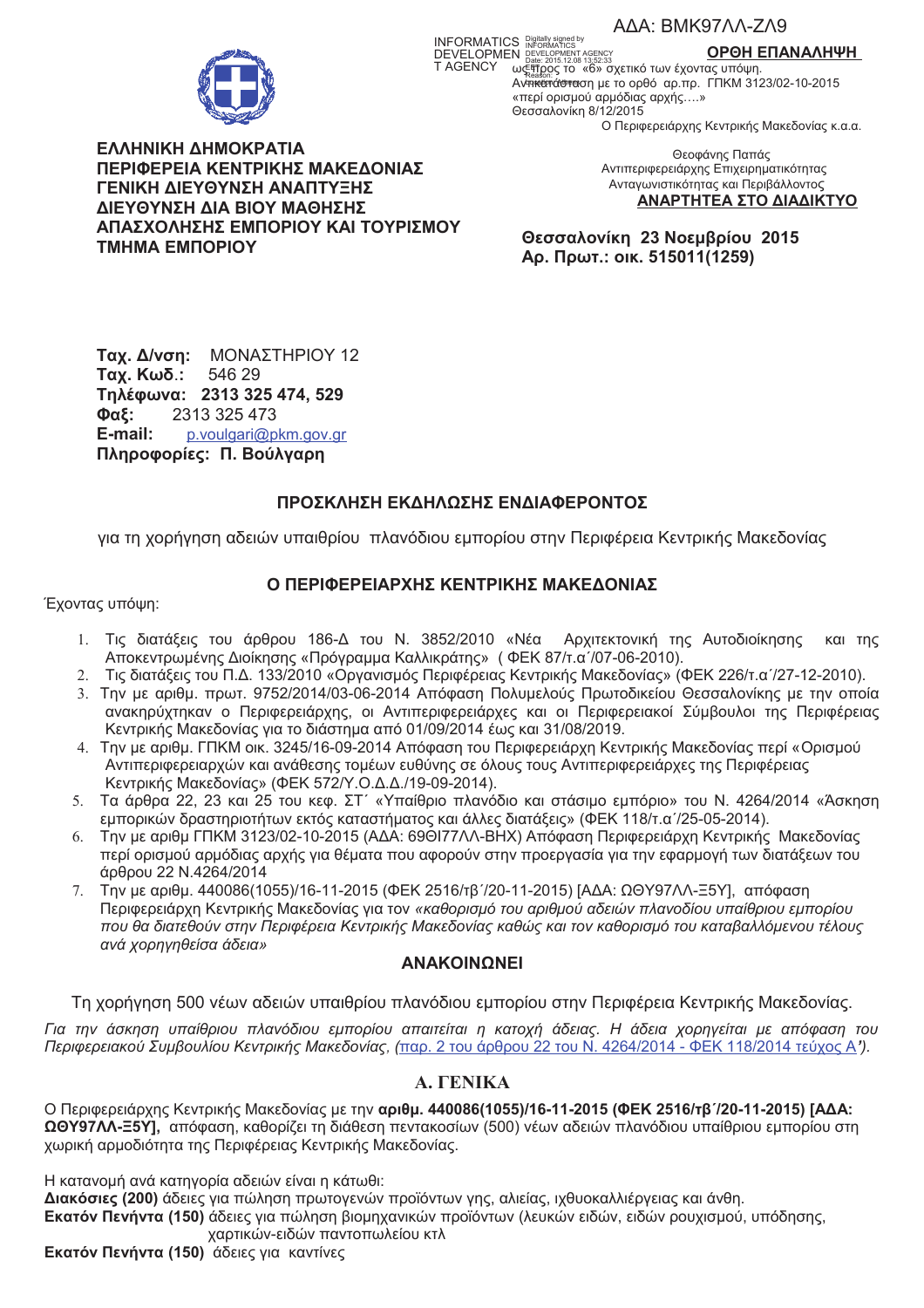# Β. ΔΙΚΑΙΟΥΧΟΙ ΑΣΚΗΣΗΣ ΔΡΑΣΤΗΡΙΟΤΗΤΑΣ ΠΩΛΗΤΗ ΥΠΑΙΘΡΙΟΥ ΠΛΑΝΟΔΙΟΥ ΕΜΠΟΡΙΟΥ

Άδεια άσκησης δραστηριότητας πωλητή υπαίθριου πλανόδιου εμπορίου δικαιούνται φυσικά πρόσωπα τα οποία είναι άνεργα και δεν κατέχουν τα ίδια, ο/η σύζυγος ή τα τέκνα αυτών άλλη διοικητική άδεια άσκησης βιοποριστικού επαγγέλματος. Η άδεια αυτή χορηγείται κατά σειρά προτεραιότητας και με βάση κοινωνικά κριτήρια, σε πρόσωπα που ανήκουν στις ακόλουθες κατηγορίες:

(α) μέχρι ποσοστό δώδεκα τοις εκατό (12%), σε άτομα με αναπηρία τουλάχιστον πενήντα (50%) και σε τυφλούς,

(β) μέχρι ποσοστό δεκαπέντε τοις εκατό (15%), σε πολύτεκνους και τα τέκνα αυτών, καθώς και σε γονείς με τρία τέκνα,

(γ) μέχρι ποσοστό πέντε τοις εκατό (5%), σε ανάπηρους και θύματα ειρηνικής περιόδου του ν. 1370/1944 (Α΄ 82),

(δ) μέχρι ποσοστό πέντε τοις εκατό (5%) σε γονείς ανήλικων τέκνων με αναπηρία και σε γονείς που προστατεύουν άτομα με νοητική αναπηρία, αυτισμό, σύνδρομο down, εγκεφαλική παράλυση, βαριές και πολλαπλές αναπηρίες και πολλαπλές ανάγκες εξάρτησης,

(ε) μέχρι ποσοστό πέντε τοις εκατό (5%), σε ομογενείς Βορειοηπειρώτες και ομογενείς παλιννοστούντες,

(στ) μέχρι ποσοστό επτά τοις εκατό (7%) σε Έλληνες Ρομά που έχουν εγγραφεί στα δημοτολόγια των οργανισμών τοπικής αυτοδιοίκησης της χώρας,

(ζ) μέχρι ποσοστό πέντε τοις εκατό (5%) σε άτομα απεξαρτημένα από εξαρτησιονόνες ουσίες και άτομα υπό απεξάρτηση.

## Γ. ΑΠΑΙΤΟΥΜΕΝΑ ΔΙΚΑΙΟΛΟΓΗΤΙΚΑ

## ΦΑΣΗ Α΄:

Για την απόκτηση άδειας πλανόδιου υπαίθριου εμπορίου θα πρέπει ο ενδιαφερόμενος να υποβάλλει (αυτοπροσώπως ή με εξουσιοδοτημένο από αυτό πρόσωπο ή ταχυδρομικά με συστημένη επιστολή) στην αρμόδια αρχή, αίτηση υπό την μορφή υπεύθυνης δήλωσης, στην οποία θα δηλώνει ότι δεν κατέχει ο ίδιος, ο/η σύζυγος και τα τέκνα αυτού, άλλη διοικητική άδεια άσκησης βιοποριστικού επαγγέλματος και δεν είναι συνταξιούχος. Στην περίπτωση επιλογής της ταχυδρομικής αποστολής, το εμπρόθεσμο των αιτήσεων κρίνεται με βάση την ημερομηνία που φέρει ο φάκελος αποστολής, ο οποίος μετά την αποσφράγισή του επισυνάπτεται στην αίτηση των ενδιαφερόμενων.

Εκτός από την υπεύθυνη δήλωση, ο ενδιαφερόμενος καταθέτει πιστοποιητικά από τις αρμόδιες υπηρεσίες με τα οποία αποδεικνύεται ότι είναι άνεργος και ανήκει κατά περίπτωση σε μία από τις κατηγορίες της παραγράφου 1 του άρθρου 22 του Ν. 4264/2014. Συγκεκριμένα:

- $\mathbf{1}$ . Αίτηση (δίνεται από την υπηρεσία) προς την Περιφέρεια Κεντρικής Μακεδονίας, με αναφορά στο είδος των προϊόντων που επιθυμεί να πωλεί.
- $2.$ Πιστοποιητικό ανεργίας, όπως προβλέπεται από τις σχετικές διατάξεις.
- 3. Φωτοτυπία της αστυνομικής ταυτότητα.
- $\overline{4}$ Πιστοποιητικό κατά περίπτωση\*/\*\*:
	- Αναπηρίας τουλάχιστον πενήντα (50%) ή τυφλότητας
	- Πολύτεκνων ή Τρίτεκτων
	- Αναπήρων και θυμάτων ειρηνικής περιόδου του ν. 1370/1944 (Α' 82).
	- Γονέων ανηλίκων τέκνων με αναπηρία
	- · Ομογενών Βορειοηπειρωτών και Ομογενών Παλιννοστούντων
	- · Εννοαφής στα δημοτολόγια των Οργανισμών Τοπικής Αυτοδιοίκησης της χώρας για τους Έλληνες Ρομά.
	- Για απεξαρτημένα από εξαρτησιογόνες ουσίες άτομα και άτομα υπό απεξάρτηση.

#### \*(παραθέτονται αναλυτικά στην παράγραφο -1- της προηγηθείσας ενότητας « Β. Δικαιούχοι ») \*\*(θα διατίθεται αναλυτικός οδηγός δικαιολογητικών από τα κατά τόπους τμήματα εμπορίου)

## **ΦΑΣΗ Β΄:**

Το δικαίωμα λήψης άδειας, εφόσον εγκριθεί από το Περιφερειακό Συμβούλιο και προκειμένου να είναι έγκυρη η διαδικασία, ο ενδιαφερόμενος, εντός της ορισμένης από το Περιφερειακό Συμβούλιο προθεσμίας, οφείλει να καταθέσει εκ νέου στην αρμόδια υπηρεσία επιπλέον :

α) βεβαίωση της οικείας Δημόσιας Οικονομικής Υπηρεσίας (Δ.Ο.Υ.) περί υποβολής δήλωσης έναρξης - άσκησης επιτηδεύματος, σύμφωνα με τους νόμους 4045/1960 (Α' 47) και 1642/1986 (Α' 125), β) πιστοποιητικό του αρμόδιου ασφαλιστικού φορέα για την εγγραφή σε αυτόν,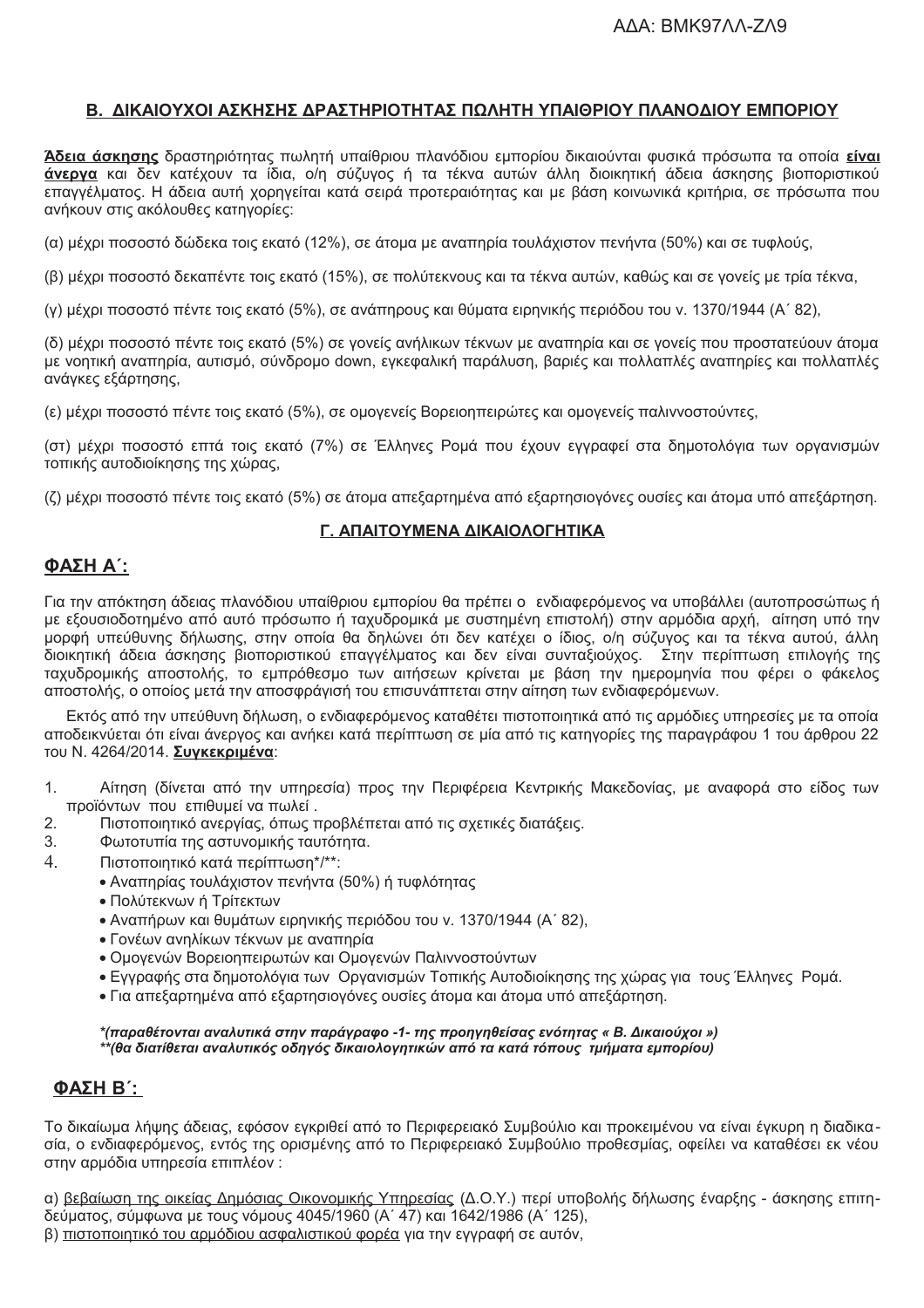### AΔA: BMK97ΛΛ-ΖΛ9

γ) βεβαίωση της αρμόδιας Υγειονομικής Υπηρεσίας από την οποία προκύπτει ότι ο ενδιαφερόμενος τηρεί τις προϋποθέσεις της ισχύουσας υγειονομικής νομοθεσίας, εφόσον πρόκειται για διάθεση τροφίμων - ποτών, δ) δύο (2) πρόσφατες φωτογραφίες του.

ε) το αποδεικτικό κατάθεσης του πιστωτικού ιδρύματος του τέλους για τη χορήγηση της άδειας υπαίθριου πλανόδιου εμπορίου 100€.

Ο ενδιαφερόμενος καταθέτει επίσης, αντίγραφο της άδεια κυκλοφορίας, και της άδειας ικανότητας οδηγού του ενδιαφερομένου ή του προσώπου που τον αναπληρώνει για το όχημα που τυχόν πρόκειται να χρησιμοποιηθεί για την άσκηση της αιτούμενης δραστηριότητας και βιβλιάριο υγείας, εφόσον πρόκειται για διάθεση τροφίμων – ποτών.

# Δ. ΛΟΙΠΕΣ ΠΡΟΥΠΟΘΕΣΕΙΣ - ΠΕΡΙΟΡΙΣΜΟΙ - ΔΙΑΔΙΚΑΣΙΑ

1. «Στην περίπτωση που απομένουν αδιάθετες άδειες, αυτές χορηγούνται με κλήρωση μεταξύ αυτών που έχουν υποβάλει αίτηση. Επίσης, κλήρωση διενεργείται και για τον καθορισμό κάθε συγκεκριμένης θέσης όπου πρόκειται να εγκατασταθεί ο κάθε κάτοχος της άδειας άσκησης υπαίθριου στάσιμου ή πλανόδιου εμπορίου. Αν δεν εξαντλείται ο αριθμός των προς διάθεση αδειών, οι άδειες που μένουν αδιάθετες χορηγούνται με κλήρωση κατά το επόμενο έτος. Αν ο αριθμός των αιτήσεων που συγκεντρώνουν τις προϋποθέσεις του νόμου είναι μικρότερος από τον αριθμό των προς διάθεση αδειών, γίνονται δεκτές όλες οι αιτήσεις και διενεργείται κλήρωση μόνο για τη συγκεκριμένη θέση που αντιστοιχεί σε κάθε άδεια. Η κλήρωση διενεργείται δημόσια μια φορά κάθε χρόνο. Με απόφαση του οικείου Περιφερειάρχη μετά από πρόταση του οικείου Δημοτικού Συμβουλίου, καθορίζεται ο τόπος, ο χρόνος, η διαδικασία της κλήρωσης της προηγούμενης παραγράφου και η συγκρότηση τριμελών επιτροπών διενέργειας της κλήρωσης, οι οποίες αποτελούνται από τον Προϊστάμενο της Διεύθυνσης Ανάπτυξης της οικείας Περιφερειακής Ενότητας ως Πρόεδρο και από δύο μέλη που επιλέγονται από τον Περιφερειάρ- $X/\gamma$ .

2. Οι άδειες άσκησης υπαίθριου πλανόδιου εμπορίου χορηγούνται με απόφαση του οικείου Περιφερειακού Συμβουλίου και ισχύουν εντός της Περιφέρειας Κεντρικής Μακεδονίας.

3. Οι άδειες άσκησης υπαίθριου εμπορίου είναι προσωποπανείς και αμεταβίβαστες και αντιστοιχεί μία άδεια νια κάθε φυσικό πρόσωπο.

4. Προϋπόθεση για την άσκηση της δραστηριότητας υπαιθρίου πλανοδίου εμπορίου είναι να έχει πραγματοποιηθεί δήλωση έναρξης του επιτηδεύματος του γυρολόγου ή άλλης εμπορικής δραστηριότητας.

5. Όποιος ασκεί υπαίθριο πλανόδιο εμπόριο επιτρέπεται να παραμένει στάσιμος μόνο κατά τη διάρκεια της συναλλαγής

6. Το «τέλος άδειας άσκησης πλανοδίου εμπορίου», καταβάλλεται σε ειδικό τραπεζικό λογαριασμό, σε πιστωτικό ίδρυμα της Ελλάδας, που θα ανοίξει για το λόγο αυτό. Οι ενδιαφερόμενοι θα ενημερωθούν από τα αρμόδια τμήματα εμπορίου στα οποία θα απευθύνονται κατά την υποβολή των δικαιολογητικών Β΄ ΦΑΣΗΣ. Το αποδεικτικό κατάθεσης θα υποβάλλεται υποχρεωτικά ταυτόχρονα με την υποβολή όλων των υπολοίπων δικαιολογητικών που προβλέπονται στο άρθρο 22 του Ν. 4264/2014, μετά την ολοκλήρωση της διαδικασίας καθορισμού των δικαιούχων, προκειμένου να εκδοθεί η άδεια από την υπηρεσία

7. Ο τρόπος καταβολής του τέλους, θα γίνεται μόνο με τη φυσική παρουσία σε υποκατάστημα της τράπεζας.

8. Επί του τραπεζικού γραμματίου είσπραξης (ή αποδεικτικού κατάθεσης), στην αιτιολογία θα αναγράφεται υποχρεωτικά το ονοματεπώνυμο του δικαιούχου αδείας και το Α.Φ.Μ. του, ανεξάρτητα του προσώπου που θα πραγματοποιεί τη συναλλαγή (συναλλασσόμενος).

9. Η διαδικασία επιστροφής του «τέλος άδειας άσκησης πλανοδίου εμπορίου», **ως αγρεωστήτως καταβληθέντα** προβλέπεται νια τις περιπτώσεις:

- Υπαναχώρησης παραίτησης των δικαιούχων για οποιονδήποτε λόγο από το δικαίωμα της αρχικής έκδοσης  $\bigcap$ και χορήγησης αδείας.
- Πραγματοποίησης εκ παραδρομής κατάθεσης στον τραπεζικό λογαριασμό από μη δικαιούχο αδείας.  $\circ$
- Εσφαλμένης ή ελλιπούς καταχώρησης στοιχείων που απαιτούνται.  $\circ$

# Ε. ΟΡΟΙ ΑΣΚΗΣΗΣ ΔΡΑΣΤΗΡΙΟΤΗΤΑΣ ΥΠΑΙΘΡΙΟΥ ΕΜΠΟΡΙΟΥ

Δεν επιτρέπεται η άσκηση πλανόδιου εμπορίου:

(α) πλησίον καταστημάτων που διαθέτουν ομοειδή είδη και

(β) σε δημοτικές κοινότητες με πληθυσμό άνω των τριών χιλιάδων (3.000) κατοίκων.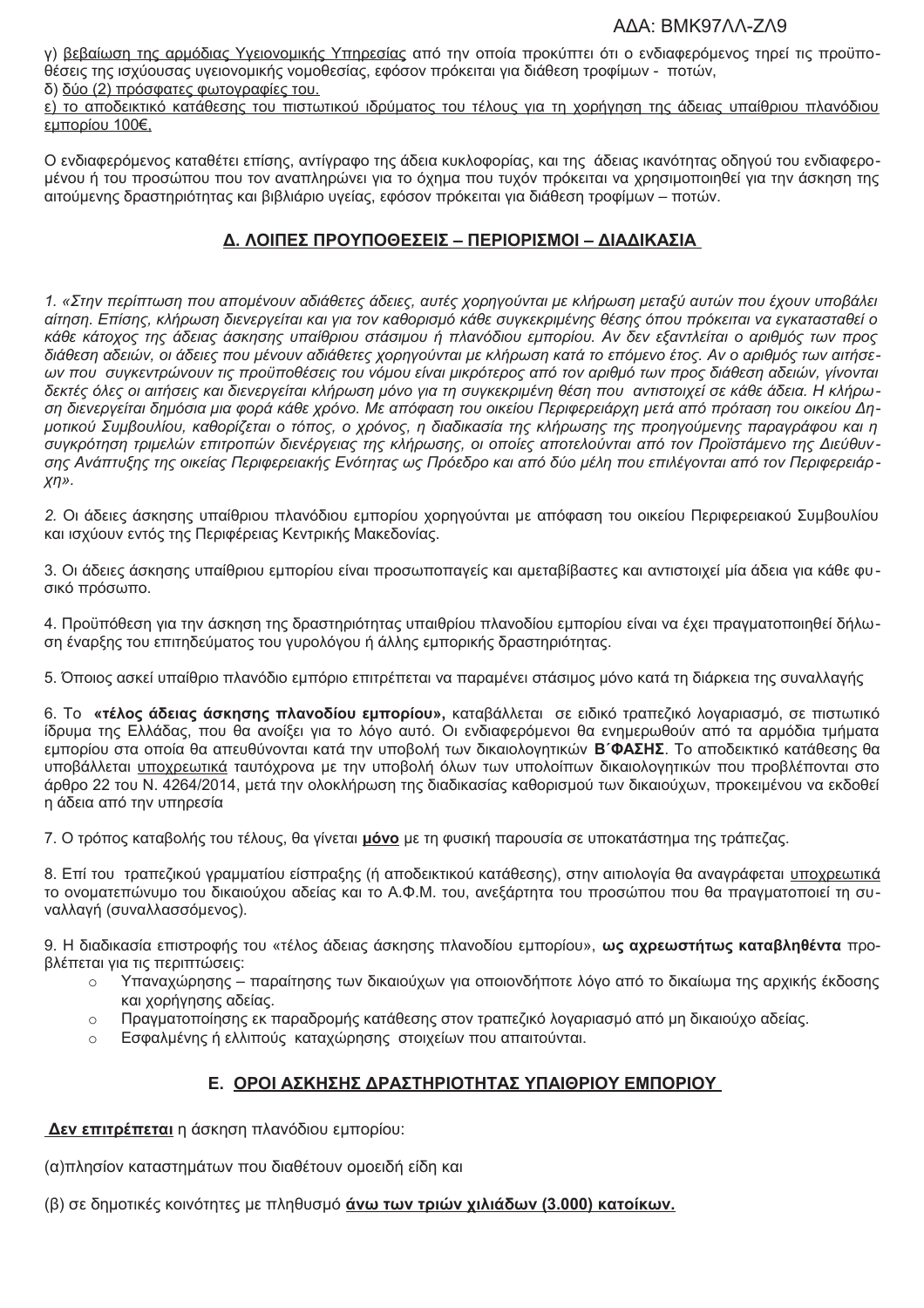Καλούνται οι ενδιαφερόμενοι να καταθέσουν την αίτηση με τα απαιτούμενα δικαιολογητικά (ΦΑΣΗ Α΄) στα κατά τόπους Τμήματα Εμπορίου των Διευθύνσεων Ανάπτυξης των Περιφερειακών Ενοτήτων της Περιφέρειας Κεντρικής Μακεδονίας, από τις 30/11/2015 έως και τις 15/01/2016 κατά τις εργάσιμες ημέρες και ώρες.

### Μετά την πάροδο αυτής της προθεσμίας, οι αιτήσεις δεν θα γίνονται δεκτές.

Στην αίτηση πρέπει να αναφέρονται τα είδη των εμπορευμάτων προς πώληση και να επισυνάπτονται όλα τα απαιτούμενα από την προκήρυξη δικαιολογητικά.

Αντικατάσταση της αίτησης, διόρθωση αυτής ή συμπλήρωση τυχόν ελλειπόντων δικαιολογητικών επιτρέπεται μόνο μέχρι τη λήξη της προθεσμίας υποβολής των αιτήσεων.

Για περισσότερες πληροφορίες σχετικά με την προκήρυξη, οι ενδιαφερόμενοι μπορούν να απευθύνονται στα Τμήματα Εμπορίου και Τουρισμού των Διευθύνσεων Ανάπτυξης της Περιφέρειας Κεντρικής Μακεδονίας (ακολουθεί πίνακας με τα τηλέφωνα και τις ταχυδρομικές διευθύνσεις ανά Περιφερειακή Ενότητα).

Η παρούσα αποτελεί αναπόσπαστο τμήμα της Απόφασης Περιφερειάρχη «για τον καθορισμό του αριθμού νέων αδειών πλανοδίου υπαιθρίου εμπορίου που θα διατεθούν στην Περιφέρεια Κεντρικής Μακεδονίας καθώς και τον καθορισμό του καταβαλλόμενου τέλους ανά χορηγηθείσα άδεια».

Θα αναρτηθεί στην ιστοσελίδα www.pkm.gov.gr , στις ιστοσελίδες των Περιφερειακών Ενοτήτων, στον πίνακα ανακοινώσεων των Διευθύνσεων Ανάπτυξης των Περιφερειακών Ενοτήτων και των Δήμων με αποδεικτικό τοιχοκόλλησης.

> Ο ΠΕΡΙΦΕΡΕΙΑΡΧΗΣ ΚΕΝΤΡΙΚΗΣ ΜΑΚΕΔΟΝΙΑΣ  $K \cap N$

Ο Β΄ Αναπληρωτής Περιφερειάρχης Κεντρικής Μακεδονίας

### ΘΕΟΦΑΝΗΣ ΠΑΠΑΣ Αντιπεριφερειάρχης Επιχειρηματικότητας Ανταγωνιστικότητας και Περιβάλλοντος

#### Κοινοποίηση:

- 1. Υπουργείο Οικονομίας, Υποδομών, Ναυτιλίας και Τουρισμού Γενική Γραμματεία Εμπορίου και Προστασίας Καταναλωτή, Πλ. Κάνιγγος, Αθήνα
- 2. Αποκεντρωμένη Διοίκηση Μακεδονίας Θράκης
- 3. Γραφείο Περιφερειάρχη ΠΚΜ
- 4. Γραφείο Εκτελεστικού Γραμματέα ΠΚΜ
- Γραφείο Θεματικού Αντιπεριφερειάρχη Επιχειρηματικότητας,  $5<sup>1</sup>$ Ανταγωνιστικότητας και Περιβάλλοντος
- 6. Γραφείο Αντιπεριφερειαρχών Π.Ε (μέσω των υπηρεσιών των Δ/νσεων Ανάπτυξης των ΠΕ)
- 7. Δήμοι των Περιφερειακών Ενοτήτων (μέσω των υπηρεσιών των Δ/νσεων Ανάπτυξης των ΠΕ)
- 8. Προϊστάμενο Γενικής Διεύθυνσης Ανάπτυξης
- 9. Διευθύνσεις Ανάπτυξης των ΠΕ, Τμήματα Εμπορίου.

#### Εσωτερική Διανομή:

Τμήμα Εμπορίου